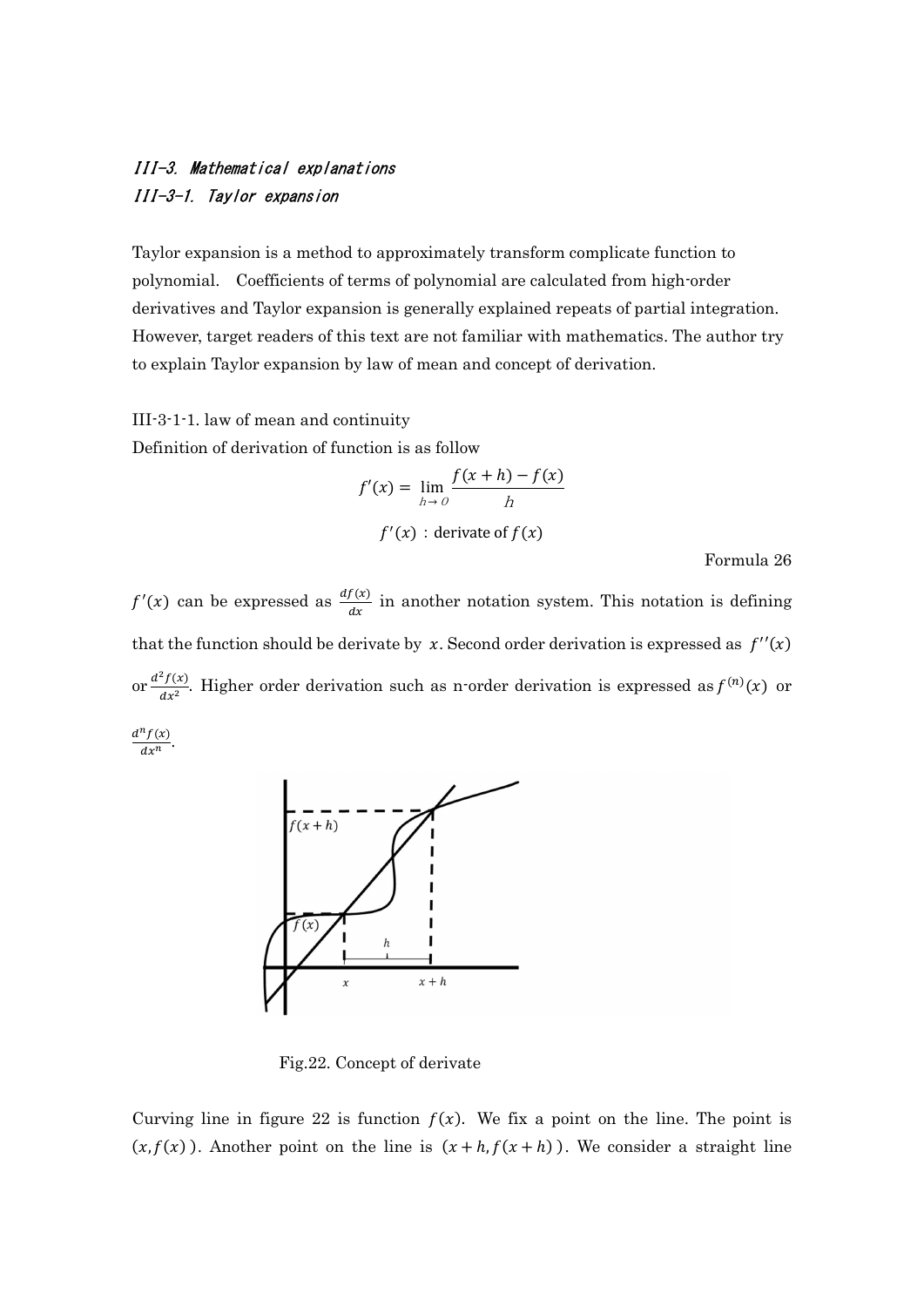passing both points. When we move the point  $(x + h, f(x + h))$  on the curving line by changing h, the slope changes. The slope can be calculated as follow.

$$
\frac{f(x+h)-f(x)}{h}
$$

When we move the point to the nearest of  $(x, f(x))$ , if the slope reaches a definite value, we can descript the value as derivate value.

This is expressed by following formula.

$$
f'(x) = \lim_{h \to 0} \frac{f(x+h) - f(x)}{h}
$$

In another word, derivate value is slope of the tangent line at  $(x, f(x))$ .

When the line is continuous at  $(x, f(x))$ , we can also express the formula as follows.

$$
f'(x) = \lim_{h \to 0} \frac{f(x) - f(x - h)}{h}
$$

In analytical mathematics, "continuous" is very important idea and we need cumbersome discussion using  $\epsilon - \delta$  logic for complete understanding. However, honestly, the author hates such discussions from my first lecture of mathematics in general education course nearly 50 years ago. The readers can understand Taylor expansion without such a boring lecture. Here "continuous" simply means the line does not reach ∞ or −∞ or connect with other function at the point.



Fig.23. Concept of law of mean

III-3-1-2. Explanation of Taylor expansion by law of mean Then we consider the relation between

$$
f'(x) = \lim_{h \to 0} \frac{f(x+h) - f(x)}{h}
$$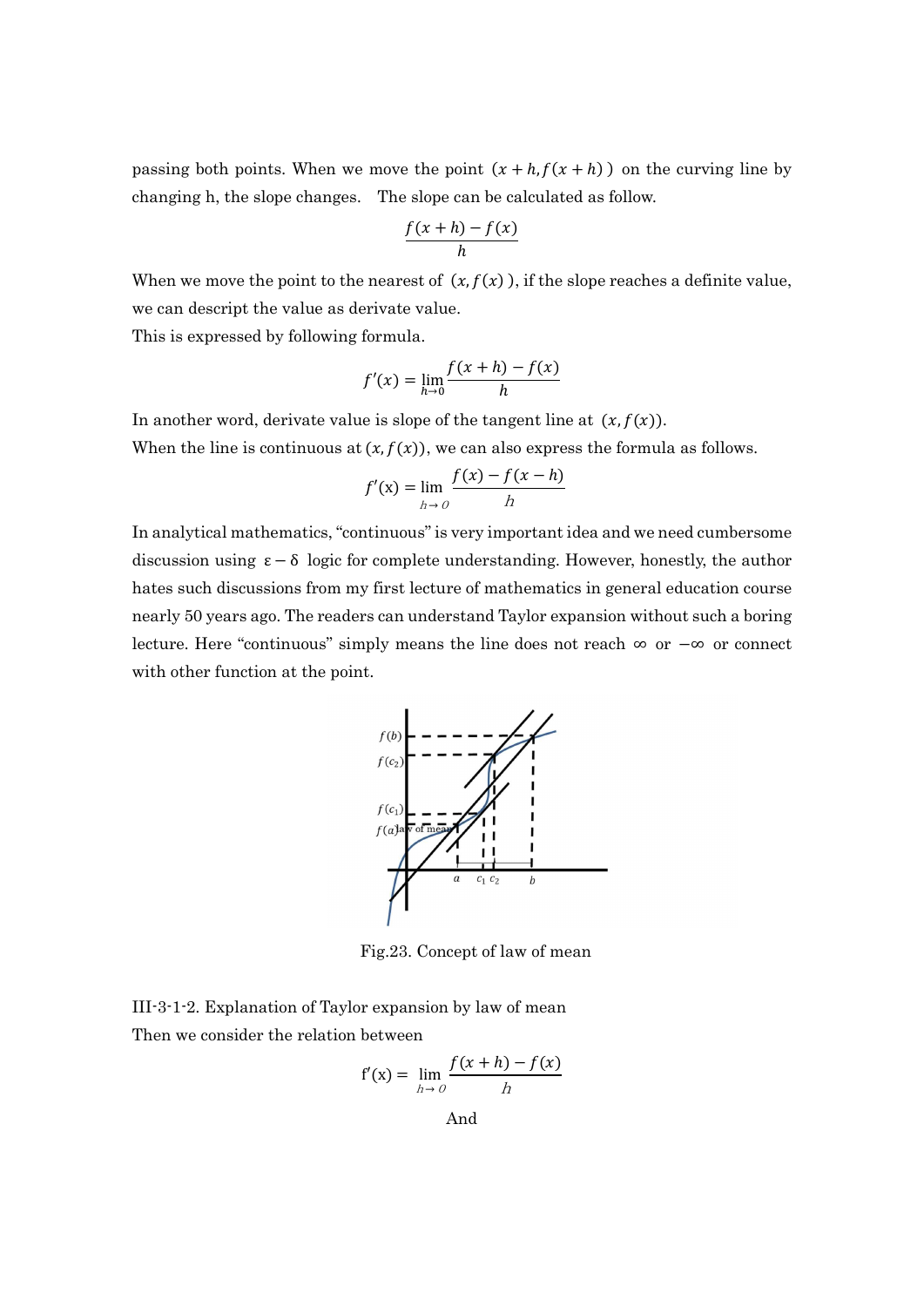$$
\frac{f(x+h)-f(x)}{h}
$$

When  $x = a$ ,  $x + h = b$ ,

$$
\frac{f(b)-f(a)}{b-a}
$$

As shown in figure 23, above formula is slope of the line connecting  $(a, f(a))$  and  $(b, f(b))$ . From this, we can understand that there are more than one point between  $(a, f(a))$ and  $(b, f(b))$ at which the slope (derivate at the point) is the same with the slope of the connecting line  $f(x)$  in any shapes of line. In figure 23,  $(c_1, f(c_1))$  and  $(c_2, f(c_2))$  are such points  $(a \leq c \leq b$ .

This is expressed as follow.

There exist at least one c following the next formula

$$
\frac{f(b)-f(a)}{b-a}=f'(c), \ (a\leq c\leq b)
$$

Formula 27

The readers may consider this sentence tells own story, though this law is important as base of various propositions and formula.

What we want to do by Taylor expansion is approximation of function  $f(x)$  of which shape is unknown because of some reason by data of a point $(a, f(a))$  and derivatives  $f'(a)$ ,  $f''(a)$ , …… $f^{(n)}(a)$ .

From law of mean,

$$
\frac{f(x) - f(a)}{x - a} = f'(c_1), \quad a \le c_1 \le x
$$

$$
f(x) = f(a) + (x - a)f'(c_1)
$$

Formula 28

As of now, we don't know  $f(x)$ . It is not likely to estimate  $f'(c_1)$  and  $c_1$ .

If we know a,  $f(a)$  and  $f'(a)$ , we can consider to use  $f'(a)$  instead of  $f'(c_1)$  as follow.

$$
f(x) \doteq f(a) + (x - a)f'(a)
$$

Of course, this is ridiculous. Generally, this is impossible. However, is this always impossible?

How about the case of  $f(x) = x$  ?

$$
f'(x)=1
$$

 $f'(x)$  is constant regardless of x

$$
f'(x) = f'(c_1) = f'(a) = 1
$$

So in this case, we can say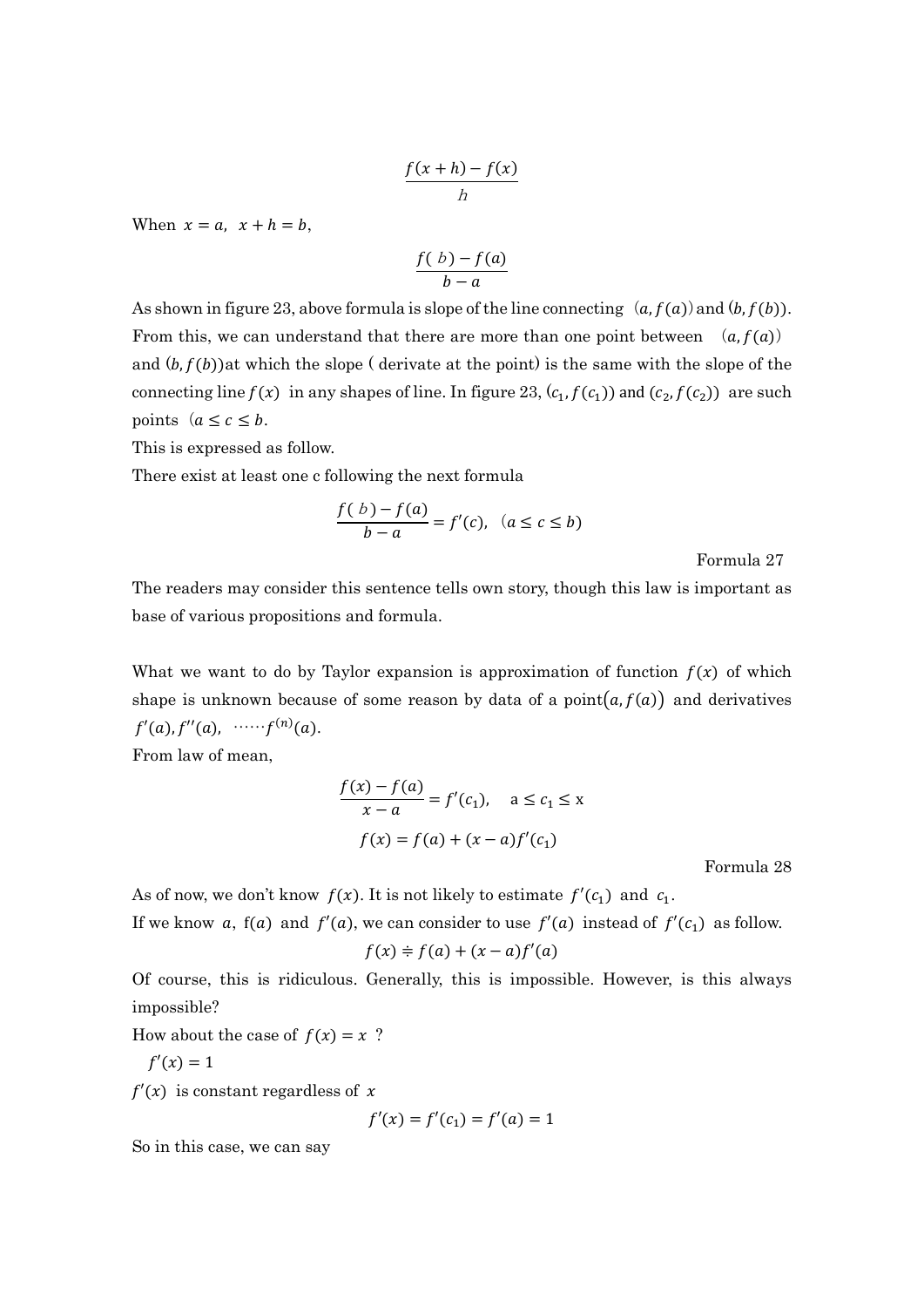$$
f(x) = f(a) + (x - a)f'(a)
$$

Confirmation

$$
f(a) = a \text{ and } f'(a) = 1
$$

We can put this in formula 28

$$
f(x) = a + (x - a) \cdot 1 = x
$$

This relation is true in the case of  $f(x) = Bx$  and  $f(x) = A + Bx$ , because  $f'(x)$  is constant.

The author supposes that several readers are angry, when they read above explanation. Because the line of the  $f(x)$  is linear and the slope of constant in the case of  $f(x) =$ Bx and  $f(x) = A + Bx$ . There is no surprise.

How about in the case of  $f(x) = x^2$ ?

$$
f'(x) = 2x
$$
  

$$
f'(c_1) = 2c_1
$$
  

$$
f'(a) = 2a
$$

So

 $f'(c_1) \neq f(a)$ 

and we cannot put those in formula 28.

However, we do not need to give up here. We can use second order derivative. Before that, it is better to confirm the relation among  $c_1$  x and a. From

$$
\frac{f(x) - f(a)}{x - a} = f'(c_1)
$$

, the relation is as follow.

$$
\frac{x^2 - a^2}{x - a} = 2c_1
$$

$$
x + a = 2c_1
$$

$$
c_1 = \frac{x + a}{2}
$$

Conclusively we can say that  $c_1$  is average of  $x$  and  $a$  or that  $c_1$  is at midpoint of  $x$ and a.

Then the derivative is

$$
f''(x)=2
$$

So,

$$
f''(x) = f''(c_2) = f''(a) = 2
$$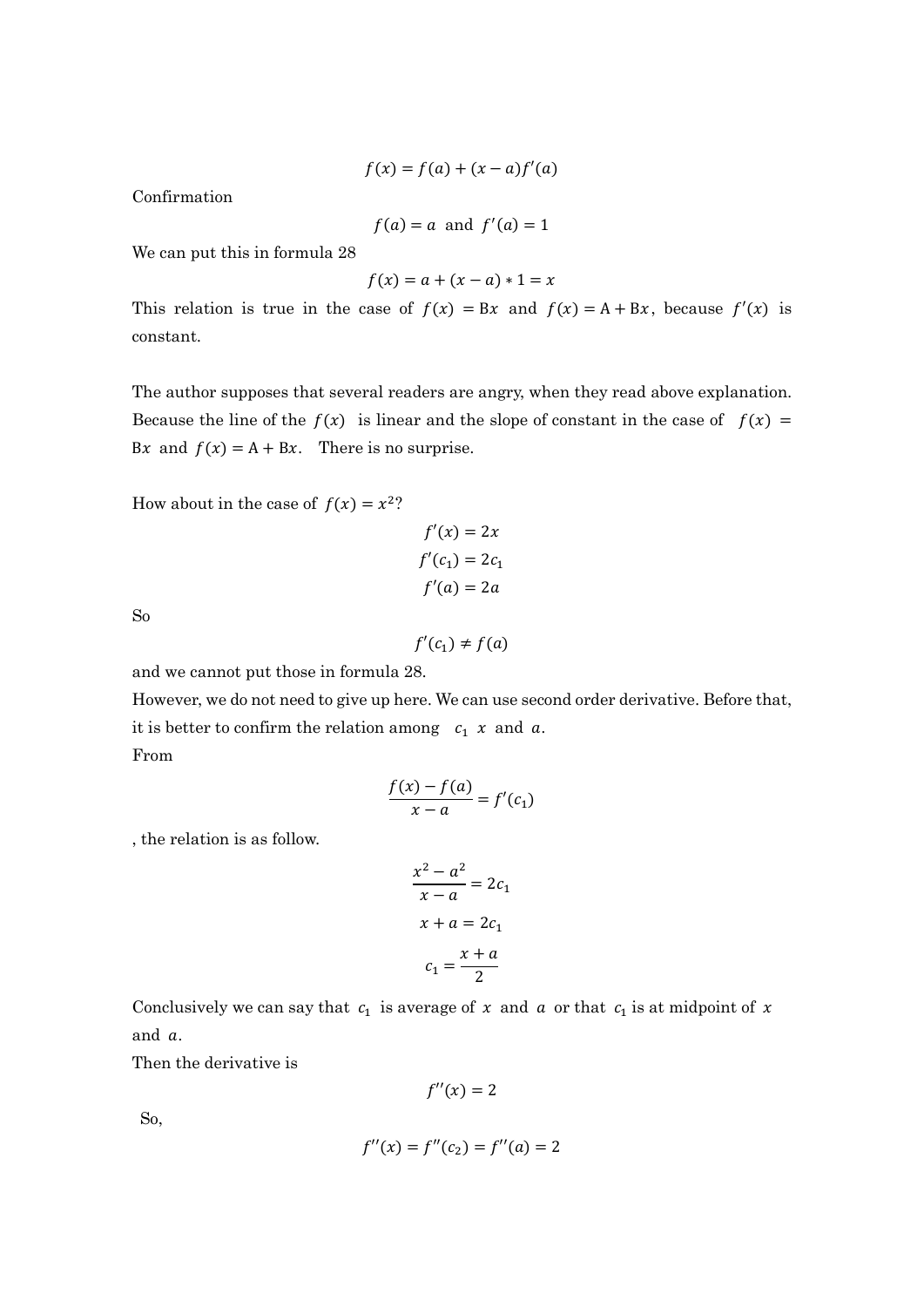$c_2$  can be any point between  $a$  and  $x$ .

So, using law of mean,

$$
f'(x) = f'(a) + (x - a)f''(c_2)
$$

then

$$
f'(c_1) = f'(a) + (c_1 - a)f''(a)
$$

The relation among  $x$ ,  $a$  and  $a$  is

$$
f(x) = f(a) + (x - a)f'(c_1)
$$

So,

$$
f(x) = f(a) + (x - a)\{f'(a) + (c_1 - a)f''(a)\}
$$

Using  $c_1 = \frac{x+a}{2}$  $\frac{du}{2}$ 

$$
f(x) = f(a) + (x - a) \left\{ f'(a) + \left( \frac{x+a}{2} \right) - a \right\} f''(a) \right\}
$$

$$
f(x) = f(a) + (x - a) \left\{ f'(a) + \left( \frac{x-a}{2} \right) f''(a) \right\}
$$

$$
f(x) = f(a) + (x - a) f'(a) + \frac{(x - a)^2}{2} f''(a)
$$

Formula 29

Conformation in the case of  $f(x) = x^2$ 

$$
f(a) = a2
$$
  

$$
f'(a) = 2a
$$
  

$$
f''(a) = 2
$$

Right side members of formula 29

$$
a^{2} + (x - a)(2a) + \frac{(x - a)^{2}}{2} \times 2
$$
  
= a<sup>2</sup> + 2ax - 2a<sup>2</sup> + x<sup>2</sup> - 2ax + a<sup>2</sup>  
= x<sup>2</sup>

We could confirm  $f(x) = x^2$ 

This relation is true in the case of  $f(x) = A + Bx + Cx^2$ . The author thinks that we do not need confirmation by calculating value of derivatives. Simply we can understand by thinking  $f(x) = A + Bx + Cx^2$  is a result of parallel translation of  $f(x) = Cx^2$ .

The author thinks that most of readers already can suppose what the author will do in the next step.

Yes, let's try  $f(x) = x^3$ 

$$
f(x) = x^3
$$
  

$$
f'(x) = 3x^2
$$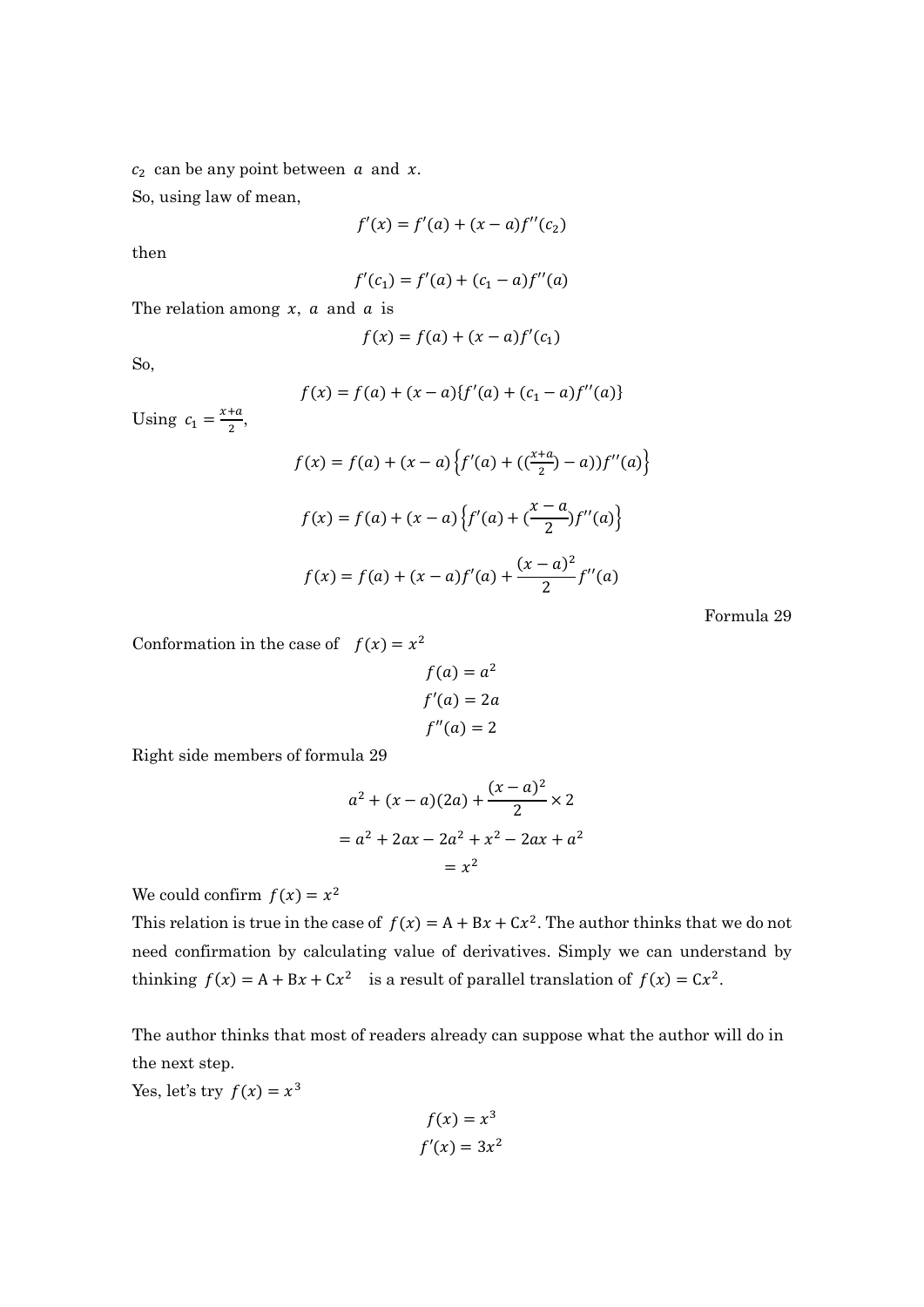$$
f''(x) = 3 * 2x = 6x
$$
  
\n
$$
f'''(x) = 3 * 2 = 6
$$
  
\n
$$
f(a) = a^3
$$
  
\n
$$
f'(a) = 3a^2
$$
  
\n
$$
f''(a) = 3 * 2a = 6a
$$
  
\n
$$
f'''(a) = 3 * 2 = 6
$$

We can obtain

$$
f''(c_2) = f''(a) + (c_2 - a)f'''(a)
$$

Then we have to put those results to  $f(x) = f(a) + (x - a)f'(c_1)$  to get the conclusion, and obtainable conclusion is  $f(x) = f(a) + \frac{(x-a)}{1}f'(a) + \frac{(x-a)^2}{2*1}$  $rac{(x-a)^2}{2*1}f''(a) + \frac{(x-a)^3}{3*2*1}f'''(a).$ 

However, the process of transformation is not sophisticated and elegant. We need long line to show the process, though reader can understand what we want to do by Taylor expansion. We can proof more simply by partial integration. The author agrees the opinion that the method using partial integration is more elegant. However, the reader should know higher skills of differentiation and integration for understanding the proof process using differentiation or integration.

III-3-1-3. Proof of Taylor expansion by derivatives of compound function Differentiation of a compound function is a method of calculation of derivatives of compound functions.

The rule is expressed as follow.

When  $z = f(y)$ ,  $y = g(x)$ , and y is differentiable at  $x_0$  and y is differentiable at  $y_0$ , where  $y = g(x),$ 

$$
\frac{dz}{dx} = \frac{dz}{dy} \cdot \frac{dy}{dx}
$$

Proof

From the conditions following derivatives are exist

$$
y' = \frac{dy}{dx} = \lim_{x \to x_0} \frac{g(x) - g(x_0)}{x - x_0}
$$

$$
z' = \frac{dz}{dy} = \lim_{y \to y_0} \frac{f(y) - f(y_0)}{y - y_0}
$$

When  $x \to x_0$ ,

## $y \rightarrow y_0$

## $\therefore$  g(x) is continuous at  $x = x_0$ ,

(Some readers may consider this is trivial, though this non-trivial in any case. There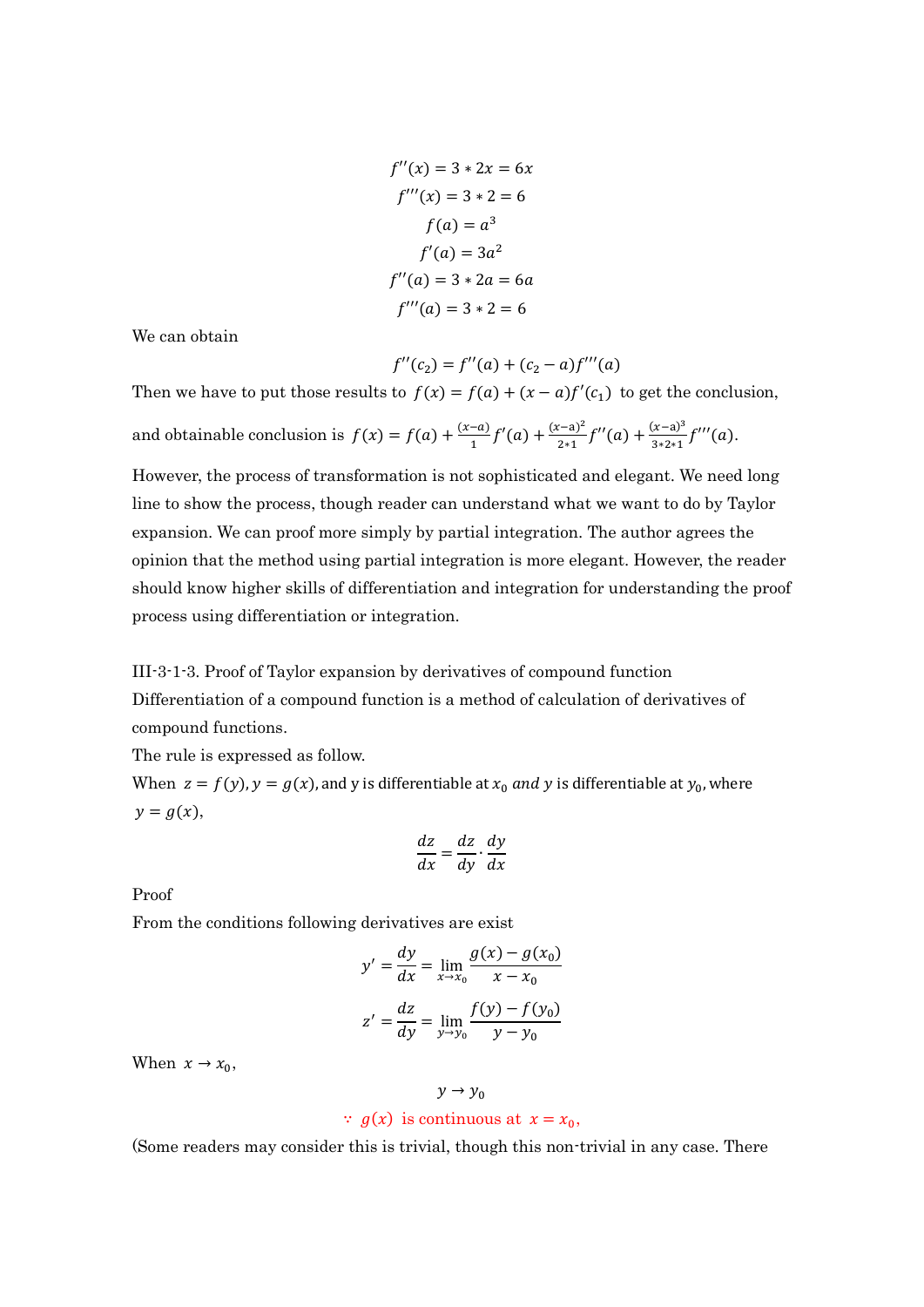are many function which has discontinuous points, we cannot fix value of the function at discontinuous points, When the function is differentiable at a point, the function is continuous at the point. See below)

$$
\lim_{x \to x_0} (f(x) - f(x_0)) = \lim_{x \to x_0} (x - x_0) \cdot \lim_{x \to x_0} \frac{f(x) - f(x_0)}{(x - x_0)}
$$
  
= 0 · f(x)  
= 0

So, when  $x \rightarrow x_0$ ,

$$
f(x) - f(x_0) = 0
$$
  

$$
f(x) = f(x_0)
$$

This is the definition of continuity at  $x_0$ 

When we consider  $(x - a)^n$  is a compound function as follow

$$
z = f(y) = y^n \text{ and } y = g(x) = x - a
$$
  

$$
(x - a)^n = f(y)
$$
  

$$
\frac{df(y)}{dy} = ny^{n-1}
$$
  

$$
\frac{dg(x)}{dx} = 1
$$
  

$$
f'(x) = \{(x - a)^n\}' = \frac{df(y) dg(x)}{dy} = ny^{n-1} = n(x - a)^{n-1}
$$
  

$$
\{(x - a)\}' = 1
$$
  

$$
\{(x - a)^2\}' = 2(x - a)
$$
  

$$
\left(\frac{(x - a)^{n+1}}{n+1} + C\right)' = (x - a)^n
$$

This means that indefinite integral of  $(x - a)^n$  is  $\frac{(x - a)^{n+1}}{n+1} + C$ . (C is constant)

From  $f''(c_2) = f''(a) + (c_2 - a)f'''(a)$ , we can obtain following equation of line of tangency of  $f'(x)$  by changing  $c_2$  by

$$
f''(x) = f''(a) + (x - a)f'''(a)
$$

 $f'(x)$  is integral of this equation. When we take definite integral in the interval of  $(x, a)$  both side members,

$$
f'(x) - f'(a) = (x - a)f''(a) + \frac{(x - a)^2}{2}f'''(a)
$$

$$
f'(x) = f'(a) + (x - a)f''(a) + \frac{(x - a)^2}{2}f'''(a)
$$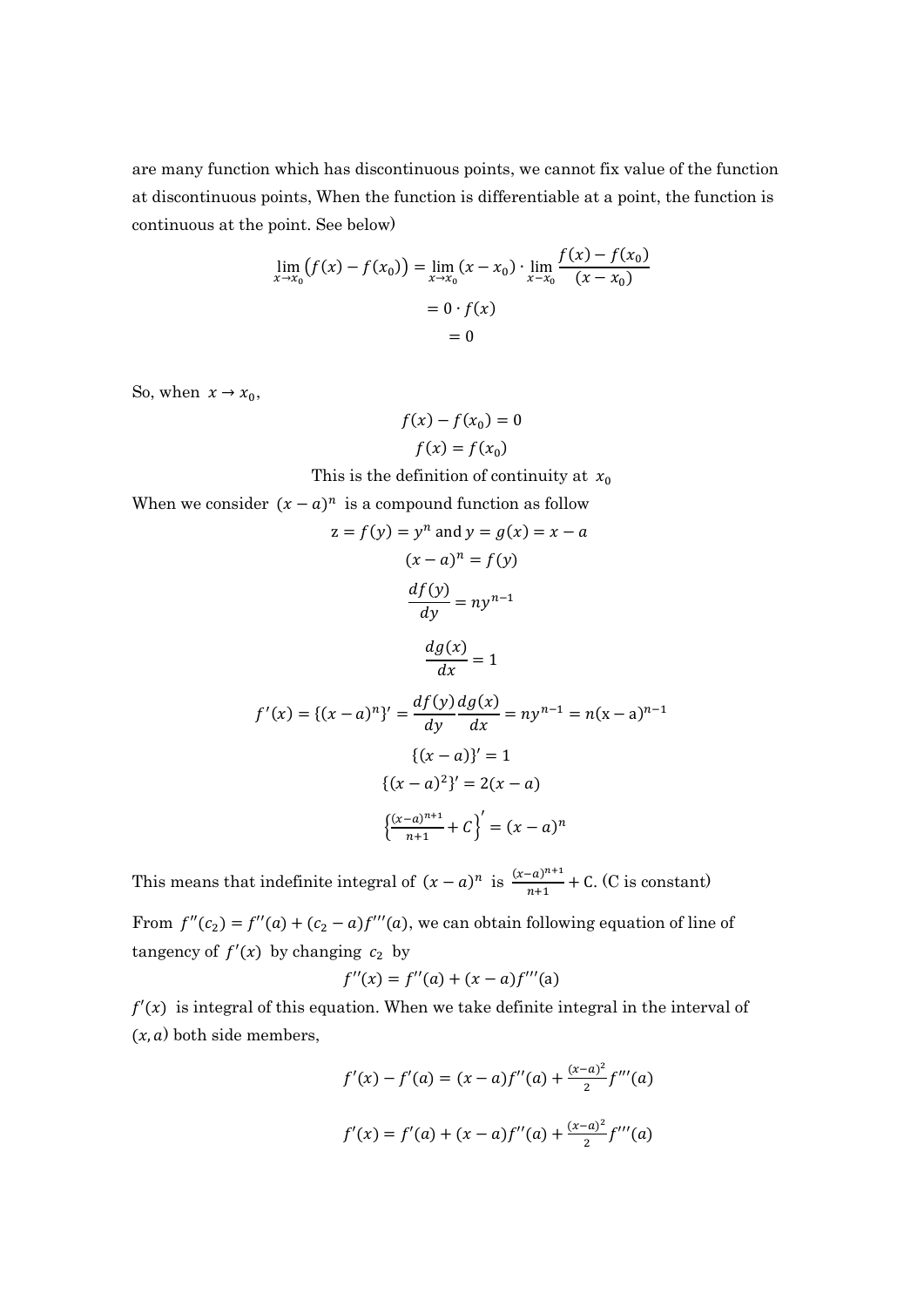Again, when we integrate both sides,

$$
f(x) = f(a) + (x - a)f'(a) + \frac{(x - a)^2}{2}f''(a) + \frac{(x - a)^3}{2 \cdot 3}f'''(a)
$$

Here,

$$
f(a) = a3
$$
  
f'(a) = 3a<sup>2</sup>  
f''(a) = 6a  
f'''(a) = 6

So,

$$
f(x) = a^3 + (x - a) * 3a^2 + \frac{(x - a)^2}{2} : 6a + \frac{(x - a)^3}{3 \times 2} * 6
$$
  

$$
f(x) = a^3 + 3a^2x - 3a^3 + 3ax^2 - 6a^2x + 3a^3 + x^3 - 3ax^2 + 3a^2 - a^3
$$
  

$$
f(x) = x^3
$$

We can confirm that we can write  $f(x) = x^3$  estimate cubic formula, when we know the values of  $a, f(a), f'(a), f''(a), f'''(a)$ .

More elegant expression of this relation is as follow.

$$
f(x) = f(a) + \frac{(x-a)}{1}f'(a) + \frac{(x-a)^2}{2*1}f''(a) + \frac{(x-a)^3}{3*2*1}f'''(a)
$$

From these experiences, we suppose a general theory that when derivative value becomes constant after n times of differentiation. The function  $f(x)$  can be expressed as follow.

$$
f(x) = f(a) + \frac{(x-a)}{1}f'(a) + \frac{(x-a)^2}{2*1}f''(a) + \frac{(x-a)^3}{3*2*1}f'''(a) + \frac{(x-a)^n}{n!}f^{(n)}(a)
$$

Using  $\Sigma$ , the equation can be write as follow.

$$
f(x) = f(a) + \sum_{k=1}^{n} \frac{(x-a)^k}{k!} f^{(k)}(a)
$$

Formula30

A new question is whether we can generalize this relation to all functions, because we cannot always obtain constant after finite times of differentiation.

This is clear when we consider  $f(x) = \sin x$ .

$$
f'(x) = \cos x
$$
  

$$
f''(x) = -\sin x
$$
  

$$
f'''(x) = -\cos x
$$
  

$$
f''''(x) = \sin x
$$

This is a rotation and we cannot obtain constant, and we cannot use formula 27. However, in the case x is existing in neighborhood of  $a, \quad 0 < |x - a| \ll 1$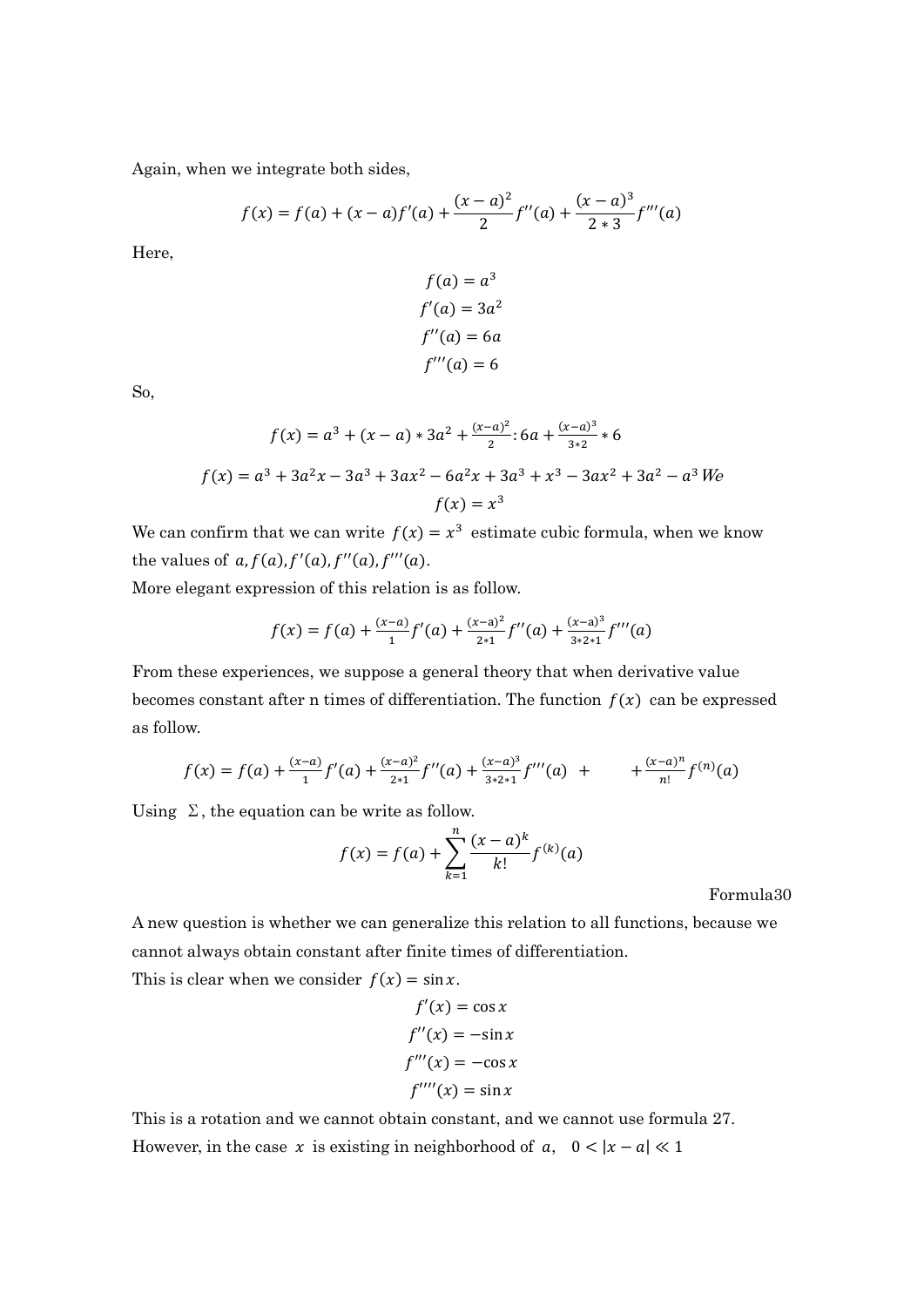, and we can approximately neglect higher order terms. In another word, it can be said that even if the shape of the line is complicated curving line, neighborhood is approximately liner. Derivate of liner line is constant.

So, in the case  $x$  is existing in neighborhood of  $a$ .

$$
f(x) = f(a) + \frac{(x-a)}{1}f'(a) + \frac{(x-a)^2}{2*1}f''(a) + \frac{(x-a)^3}{3*2*1}f'''(a) + \qquad + \frac{(x-a)^n}{n!}f^{(n)}(a)
$$

Formula 31

This is Taylor expansion. Meaning of Taylor expansion is that we can approximately express all functions using multi order derivative values.

Required times of differentiation is depending on distance of  $x$  and  $a$ , and allowable error.

Here, we consider the last term in right members of formula 31.

$$
\frac{(x-a)^n}{n!}f^{(n)}(a)
$$

When the formula is not approximate formula, the term should be written as follow.

$$
\frac{(x-a)^n}{n!}f^{(n)}(c)
$$

c fluctuate in range of  $(a, x)$ , and  $\frac{(x-a)^n}{n!} f^{(n)}(c)$  fluctuate with value of c. in the range of maximum and minimum value of  $f^{(n)}(x)$  in the range of  $(a, x)$ .

So, error of the approximate formula  $f(x)$  is within the fluctuation of  $\frac{(x-a)^n}{n!} f^{(n)}(x)$ .

We named  $\frac{(x-a)^n}{n!} f^{(n)}(x)$  as surplus term.

III-3-1-4. proof of Taylor expansion by partial integration.

Before proof, several readers may want to confirm partial integration.

Partial integration is inverse operation of differentiation of multiplicated function.

Differentiation of multiplicated function is as follows.

When a function is in following form

$$
F(x) = f(x)g(x)
$$

We say the function is multiplicated function

We consider calculation of  $\frac{dF(x)}{dx}$ . This is differentiation of multiplicated function

From definition of derivative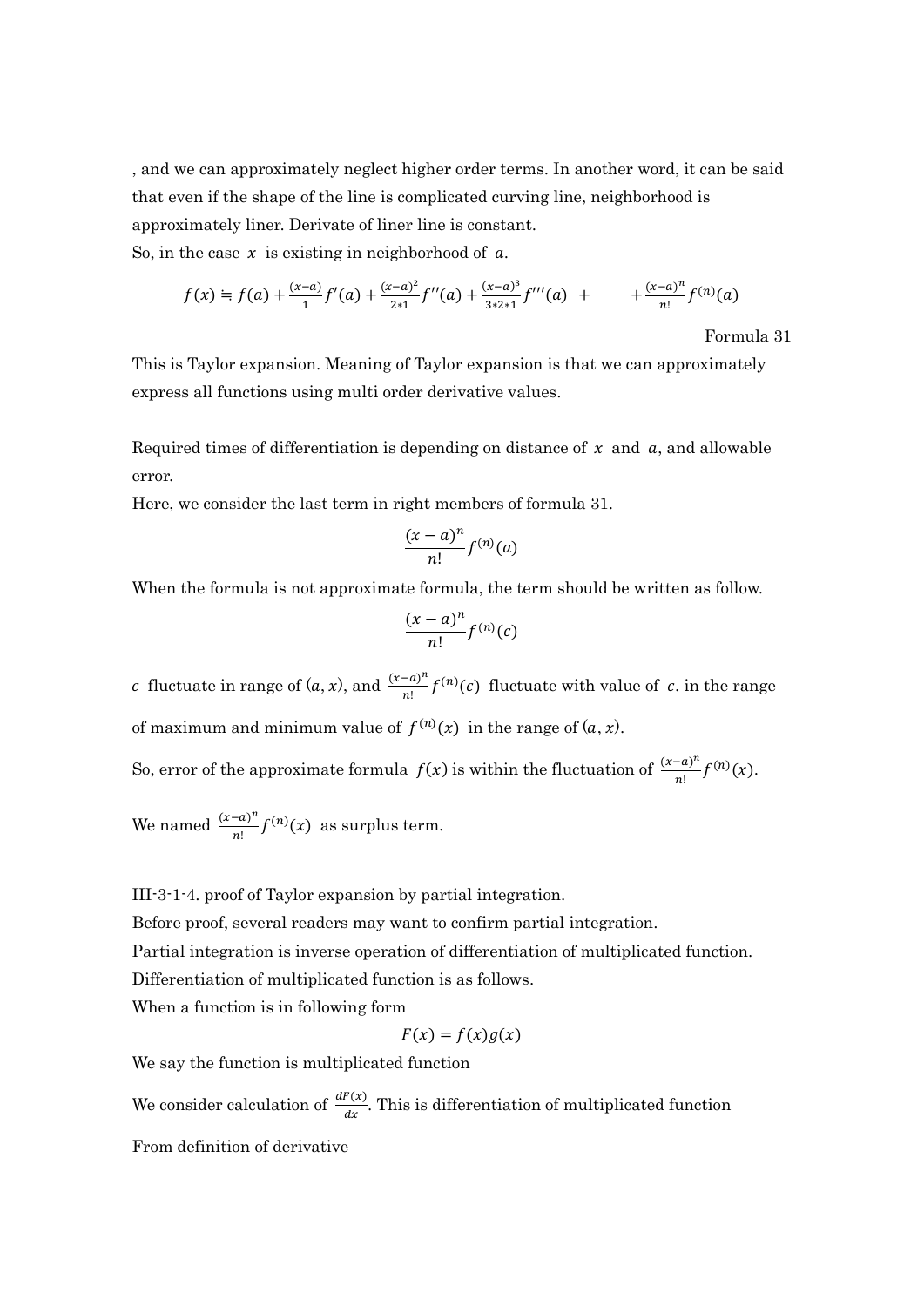$$
\frac{dF(x)}{dx} = \lim_{h \to 0} \frac{F(x+h) - F(x)}{h}
$$

When we express  $\frac{dF(x)}{dx} = F'(x)$ 

$$
F'(x) = \lim_{h \to 0} \frac{g(x+h)f(x+h) - g(x)f(x)}{h}
$$
  
\n
$$
= \lim_{h \to 0} \frac{g(x+h)f(x+h) - g(x+h)f(x) + g(x+h)f(x) - (g(x)f(x))}{h}
$$
  
\n
$$
\therefore -g(x+h)f(x) + g(x+h)f(x) = 0
$$
  
\n
$$
= \lim_{h \to 0} \frac{g(x+h)\{f(x+h) - f(x)\} + f(x)\{g(x+h) - (g(x)\} + \lim_{h \to 0} f(x)\frac{g(x+h) - g(x)}{h}
$$
  
\n
$$
= \lim_{h \to 0} g(x+h) \frac{\{f(x+h) - f(x)\}}{h} + \lim_{h \to 0} f(x) \frac{g(x+h) - g(x)}{h}
$$
  
\n
$$
= g(x)f'(x) + g'(x)f(x)
$$
 Q.E.D

This rule is generally expressed more simply using abridged notation.

 ${g(x)f(x)}' = g(x)f'(x) + g'(x)f(x)$ 

Formula 32

Rule of partial integration is obtained by integration of both side of formula 32.

$$
\int \{g(x)f(x)\}^{\prime} dx = \int g(x)f'(x)dx + \int g'(x)f(x)dx
$$

$$
g(x)f(x) = \int g(x)f'(x)dx + \int g'(x)f(x)dx
$$

$$
\int g'(x)f(x)dx = g(x)f(x) - \int g(x)f'(x)dx
$$

Formula 33 (partial integration)

This formula is used generally in text books as a rule of partial integration. The author is memorizing the rule in following formula.

$$
g(x)f(x) = \int g'(x)f(x)dx + \int g(x)f'(x)dx
$$

or following definite integration form.

$$
[g(t)f(t)]_a^x = \int_a^x g'(t)f(t)dt + \int_a^x g(t)f'(t)dt
$$

Because the form is symmetric and easy to memory, and this form is sometimes convenient.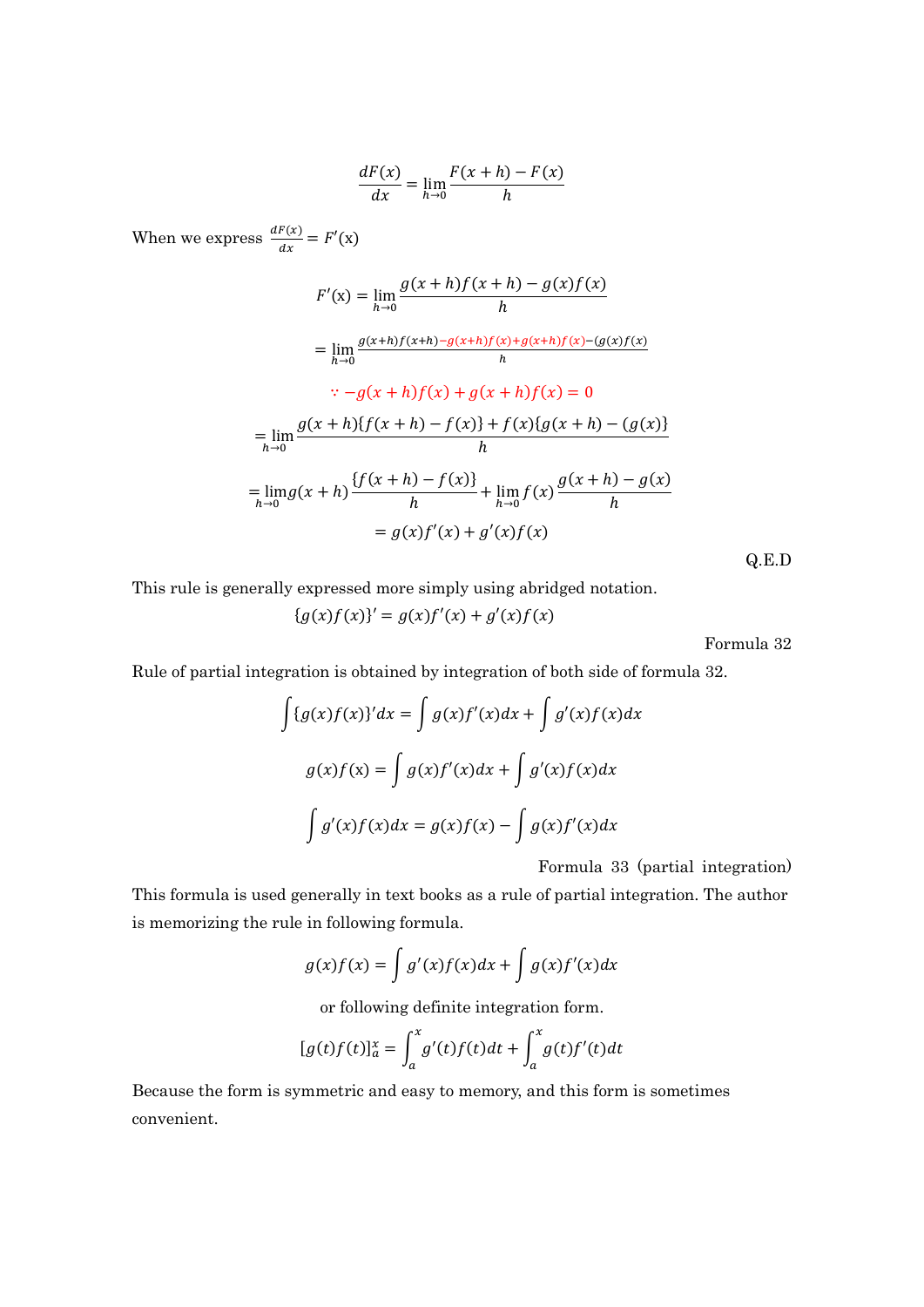When we consider partial integration of  $\int_{a}^{x} \frac{(x-t)^k}{k!}$ k!  $d^{k+1}f(t)$  $dt^{k+1}$  $\boldsymbol{\chi}$  $\int_{a}^{x} \frac{(x-t)}{k!} \frac{u}{dt^{k+1}} dt$ 

Here,

$$
g(t) = \frac{(x-t)^k}{k!}
$$

$$
h(t) = \frac{d^k f(t)}{dt^k} = f^{(k)}(t)
$$

$$
\frac{dg(t)}{dt} = \frac{(x-t)^{k-1}}{(k-1)!}
$$

$$
\frac{dh(t)}{dt} = \frac{d^{k+1} f(t)}{dt^{k+1}} = f^{(k+1)}(t)
$$

$$
\frac{d^k f(t)}{dt^k} : k \text{ order derivative of } f(t), \ f^{(k)}(t)
$$

$$
\left[ \frac{(x-t)^k}{k!} \frac{d^k f(t)}{dt^k} \right]_a^x = -\int_a^x \frac{(x-t)^{k-1} d^k f(t)}{(k-1)!} dt + \int_a^x \frac{(x-t)^k}{k!} \frac{d^{k+1} f(t)}{dt^{k+1}} dt
$$

$$
\text{Left side} = \frac{(x-x)^k}{k!} \frac{d^k f(t)}{dt^k} - \frac{(x-a)^k}{k!} \frac{d^k f(a)}{dt^k} = -\frac{(x-a)^k}{k!} \frac{d^k f(a)}{dt^k} = -\frac{(x-a)^k}{k!} f^{(k)}(a)
$$

and

$$
-\frac{(x-a)^{k+1}}{(k+1)!}\frac{d^{k+1}f(a)}{dt^{k+1}} = -\int_{a}^{x} \frac{(x-t)^{k}}{k!} \frac{d^{k+1}f(t)}{dt^{k+1}} dt + \int_{a}^{x} \frac{(x-t)^{k+1}}{(k+1)!} \frac{d^{k+2}f(t)}{dt^{k+2}}
$$

When  $k = 0$ 

$$
\int \frac{df(t)}{dt} dt = f(t) + C
$$

$$
\int_{a}^{x} \frac{df(t)}{dt} dt = [f(t)]_{a}^{x} = f(x) - f(a)
$$

Conclusively, we can get following recurrence formula

$$
f(x) - f(a) = \int_{a}^{x} \frac{df(t)}{dt} dt
$$

$$
-(x - a) \frac{df(a)}{dt} = -\int_{a}^{x} \frac{df(t)}{dt} dt + \int_{a}^{x} (x - t) \frac{d^{2} f(t)}{dt^{2}} dt
$$

$$
-\frac{(x - a)^{2}}{2} \frac{d^{2} f(a)}{dt^{2}} = -\int_{a}^{x} (x - t) \frac{d^{2} f(t)}{dt^{2}} dt + \int_{a}^{x} \frac{(x - t)^{2}}{2} \frac{d^{3} f(t)}{dt^{3}} dt
$$

$$
-\frac{(x - t)^{3}}{3 \cdot 2} \frac{d^{3} f(t)}{dt^{3}} = -\int_{a}^{x} \frac{(x - t)^{2}}{2} \frac{d^{3} f(t)}{dt^{3}} dt + \int_{a}^{x} \frac{(x - t)^{3}}{3 \cdot 2} \frac{d^{4} f(t)}{dt^{4}} dt
$$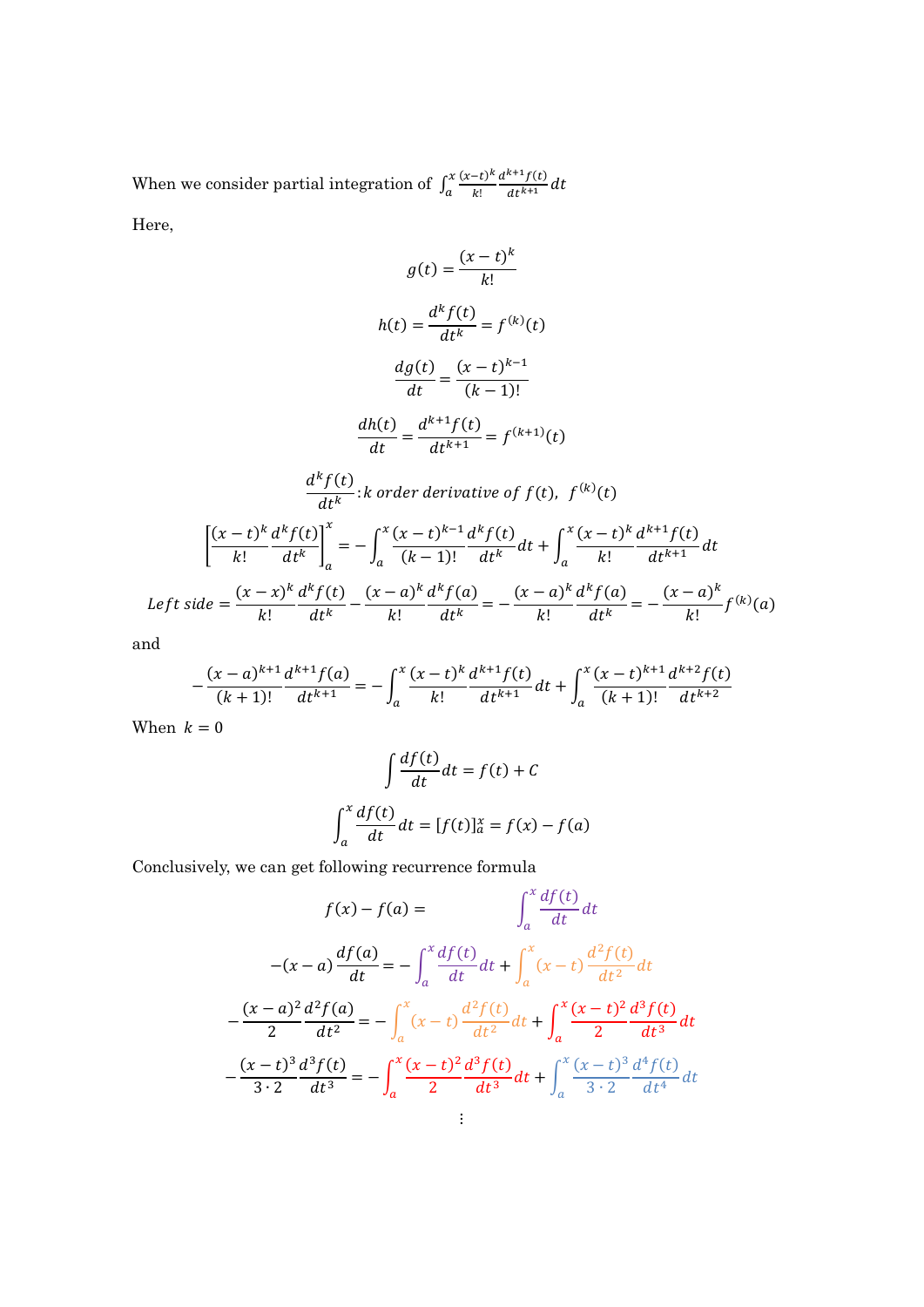$$
-\frac{(x-a)^k}{k!} \frac{d^k f(a)}{dt^k} = -\int_a^x \frac{(x-t)^{k-1}}{(k-1)!} \frac{d^k f(t)}{dt^k} dt + \int_a^x \frac{(x-t)^k}{k!} \frac{d^{k+1} f(t)}{dt^{k+1}} dt
$$

$$
-\frac{(x-a)^{k+1}}{(k+1)!} \frac{d^{k+1} f(a)}{dt^{k+1}} = -\int_a^x \frac{(x-t)^k}{k!} \frac{d^{k+1} f(t)}{dt^{k+1}} dt + \int_a^x \frac{(x-t)^{k+1}}{(k+1)!} \frac{d^{k+2} f(t)}{dt^{k+2}}
$$

$$
-\frac{(x-a)^{n-1}}{(n-1)!} \frac{d^{n-1} f(a)}{dt^{n-1}} = -\int_a^x \frac{(x-t)^{n-2}}{(n-2)!} \frac{d^{n-1} f(t)}{dt^{n-1}} dt + \int_a^x \frac{(x-t)^{n-1}}{(n-1)!} \frac{d^n f(t)}{dt^n} dt
$$

$$
-\frac{(x-a)^n}{n!} \frac{d^n f(a)}{dt^n} = -\int_a^x \frac{(x-t)^{n-1}}{(n-1)!} \frac{d^{k+1} f(t)}{dt^{k+1}} dt + \int_a^x \frac{(x-t)^n}{n!} \frac{d^{n+1} f(t)}{dt^{n+1}} dt
$$

Sum up all members of left side and right side

$$
f(x) - f(a) - \sum_{k=1}^{n} \frac{(x-a)^k}{k!} \frac{d^k f(a)}{dt^k} = \int_a^x \frac{(x-t)^n}{n!} \frac{d^{n+1} f(t)}{dt^{n+1}} dt
$$

$$
f(x) = f(a) + \sum_{k=1}^{n} \frac{(x-a)^k}{k!} \frac{d^k f(a)}{dt^k} + \int_a^x \frac{(x-t)^n}{n!} \frac{d^{n+1} f(t)}{dt^{n+1}} dt
$$

Final member  $\int_{a}^{x} \frac{(x-t)^n}{n!}$ n!  $d^{n+1}f(t)$  $dt^{n+1}$  $\boldsymbol{\chi}$  $\int_{a}^{x} \frac{(x-t)^{n}}{n!} \frac{d^{n}}{dt^{n+1}} dt$  is integration form of surplus term.

When second order derivation is possible

$$
\int g'(x)f'(x)dx = g(x)f'(x) - \int g(x)f''(x)dx
$$

Definite integration between  $(a, b)$  is

$$
\int_{a}^{b} g'(x)f'(x)dx = [g(x)f'(x)]_{a}^{b} - \int_{a}^{b} g(x)f''(x)dx
$$

When  $g'(x) = 1$ ,

$$
\int_{a}^{b} g'(x)f'(x)dx = \int_{a}^{b} f'(x)dx = [f(x)]_{a}^{b} = f(b) - f(a)
$$

$$
\therefore \int f'(x)dx = f(x)
$$

We have to consider  $g(x)$  of which derivative  $g'(x) = 1$ When  $g(x) = -(b - x)$ ,

$$
g'(x) = 1
$$

$$
\int_a^b f'(x)dx = [g(x)f'(x)]_a^b - \int_a^b g(x)f''(x)dx
$$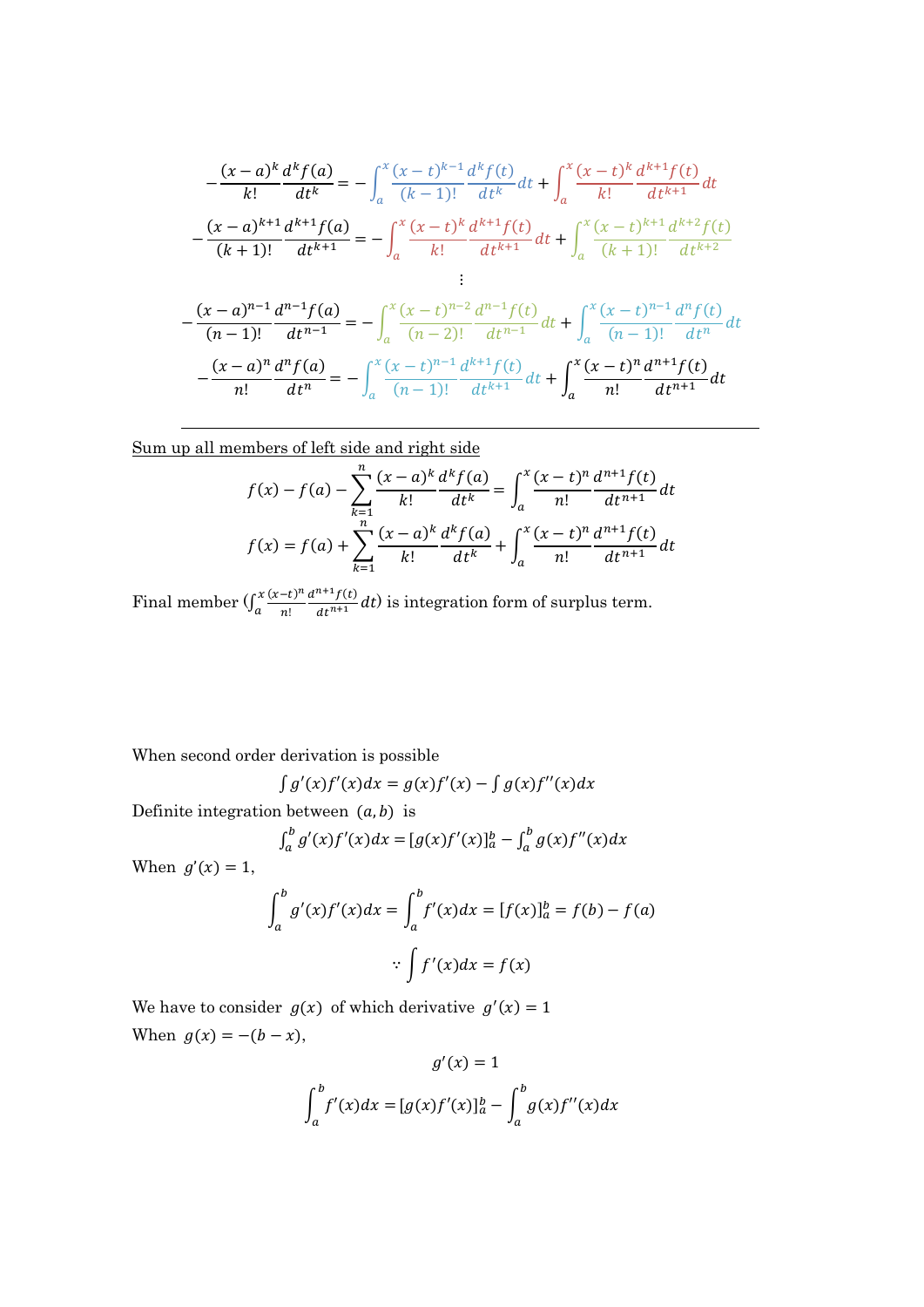$$
[f(x]_a^b = [-(b-x)f'(x)]_a^b + \int_a^b (b-x)f''(x)dx
$$
  

$$
f(b) - f(a) = -(b-b)f'(b) - \{(-(b-a)f'(a))\} + \int_a^b (b-x)f''(x)dx
$$
  

$$
f(b) - f(a) = (b-a)f'(a) + \int_a^b (b-x)f''(x)dx
$$
  
When we consider that  $g'(x) = (b-x)$ .

$$
g(x) = \frac{-(b-x)^2}{2}
$$

,and  $\int_a^b (b-x) f''(x) dx$  is a definite partial integration of  $g'(x) f(x)$ 

$$
\int_{a}^{b} (b-x)f''(x)dx = \left[\frac{-(b-x)^{2}}{2}f''(x)\right]_{a}^{b} + \int_{a}^{b} \frac{(b-x)^{2}}{2}f'''(x)
$$

$$
= \frac{(b-a)^{2}}{2}f''(a) + \int_{a}^{b} \frac{(b-x)^{2}}{2}f'''(x)
$$

When we assign this result to  $f(b) - f(a) = (b - a)f'(a) + \int_a^b (b - x)f''(x)dx$ 

$$
f(b) - f(a) = (b - a)f'(a) + \frac{(b - a)^2}{2}f''(a) + \int_a^b \frac{(b - x)^2}{2}f'''(x)dx
$$

Repeating this procedure,

$$
f(b) - f(a) =
$$
  
\n
$$
(b - a)f'(a) + \frac{(b - a)^2}{2}f''(a) + \frac{(b - a)^3}{3*2}f'''(a) + \dots + \frac{(b - a)^{n-1}}{(n-1)!}f^{(n-1)}(a) + \int_a^b \frac{(b - x)^{n-1}}{(n-1)!}f^{(n)}(x)dx
$$

In the case  $f(x)$  can be derivate n times and  $f^{(n+1)}(x) = 0$ 

## $f^{(n)}(x)$  is constant

So. we can move out  $f^{(n)}(x)$  from integration

$$
\int_{a}^{b} \frac{(b-x)^{n-1}}{(n-1)!} f^{(n)}(x) dx = f^{(n)}(x) \int_{a}^{b} \frac{(b-x)^{n-1}}{(n-1)!} dx
$$

and

$$
\int_{a}^{b} \frac{(b-x)^{n-1}}{(n-1)!} dx = \left[ \frac{(b-x)^{n}}{n!} \right]_{a}^{b}
$$

$$
= \frac{(b-b)^{n}}{n!} - \left\{ -\frac{(b-a)^{n}}{n!} \right\}
$$

$$
= \frac{(b-a)^{n}}{n!}
$$

Then  $f^{n}(x)$  is a slope of liner line of  $f^{n-1}(x)$ , and  $f^{(n)}(x)$  is constant.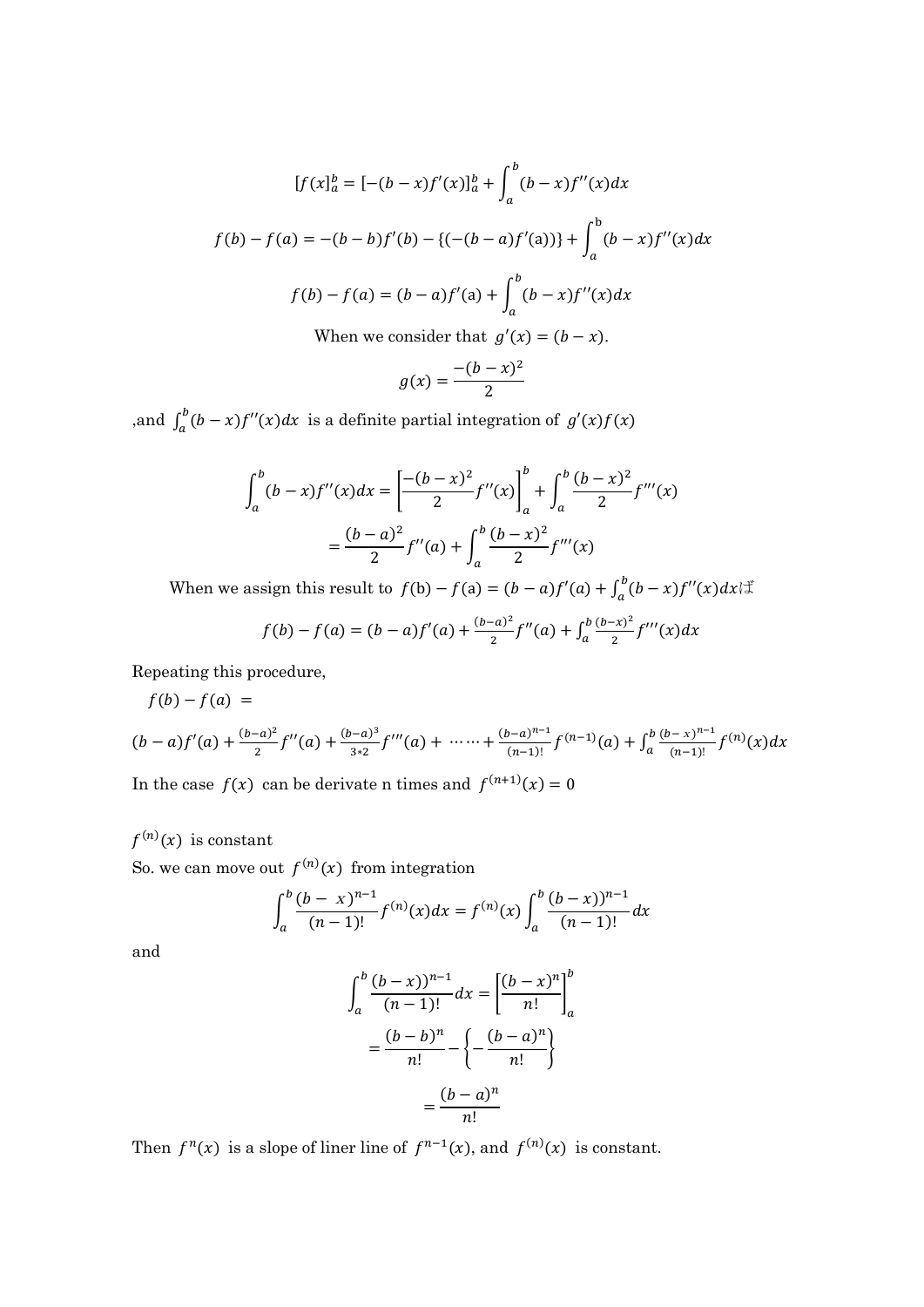So

 $f(b) - f(a)$ 

$$
f^{(n)}(x) = f^{(n)}(a)
$$

$$
= (b-a)f'(a) + \frac{(b-a)^2}{2}f''(a) + \frac{(b-a)^3}{3*2}f'''(a) + \cdots + \frac{(b-a)^{n-1}}{(n-1)!}f^{(n-1)}(a) + \frac{(b-a)^n}{n!}f^{(n)}(a)
$$

Our purpose is express  $f(x)$  using multiple order derivatives. So, we change *b* by x, and transposition  $f(a)$  to right members.

$$
f(x) = f(a) + (x - a)f'(a) + \frac{(x - a)^2}{2}f''(a) + \frac{(x - a)^3}{3 \cdot 2}f'''(a) + \dots + \frac{(x - a)^n}{n!}f^{(n)}(a)
$$

Several readers may think proof is enough by this step, though we should consider cases when  $f^{(n+1)}(x) \neq 0$ 

We will discuss whether we can change last member in right side of following equation

by 
$$
\frac{(b-a)^n}{n!} f^n(c)
$$
  

$$
f(b) - f(a) =
$$

$$
(b-a)f'(a) + \frac{(b-a)^2}{2}f''(a) + \frac{(b-a)^3}{3*2}f'''(a) + \cdots + \frac{(b-a)^{n-1}}{(n-1)!}f^{(n-1)}(a) + \int_a^b \frac{(b-x)^{n-1}}{(n-1)!}f^{(n)}(x)dx
$$

We do not know  $f^{n}(x)$  in last term of right side.

$$
\int_a^b \frac{(b-x)^{n-1}}{(n-1)!} f^n(x) dx
$$

When  $f^{n}(x)$  is constant we can push out  $f^{n}(x)$  from integration as  $f^{n}(x) = f^{n}(a)$ . However, value of  $f^{n}(x)$  fluctuates with x. One possible idea is pushing out  $f^{n}(x)$  from inside of integration as constant giving error range. It is possible, because, even  $f^{n}(x)$  fluctuate, the value is limited in a small range depending on the distance between  $a$  and  $b$ .

So, we can approximately express  $f^{n}(x)$  as follow.

$$
f^n(x) \doteqdot f^n(c)
$$

The relation is as follow

$$
m \le f^{n}(c) \le M
$$
  

$$
m: minimum value
$$
  

$$
M: maximum value
$$
  

$$
a \le c \le b
$$

When we express the value of x, which gives minimum and maximum value of  $f^{n}(x)$ ,